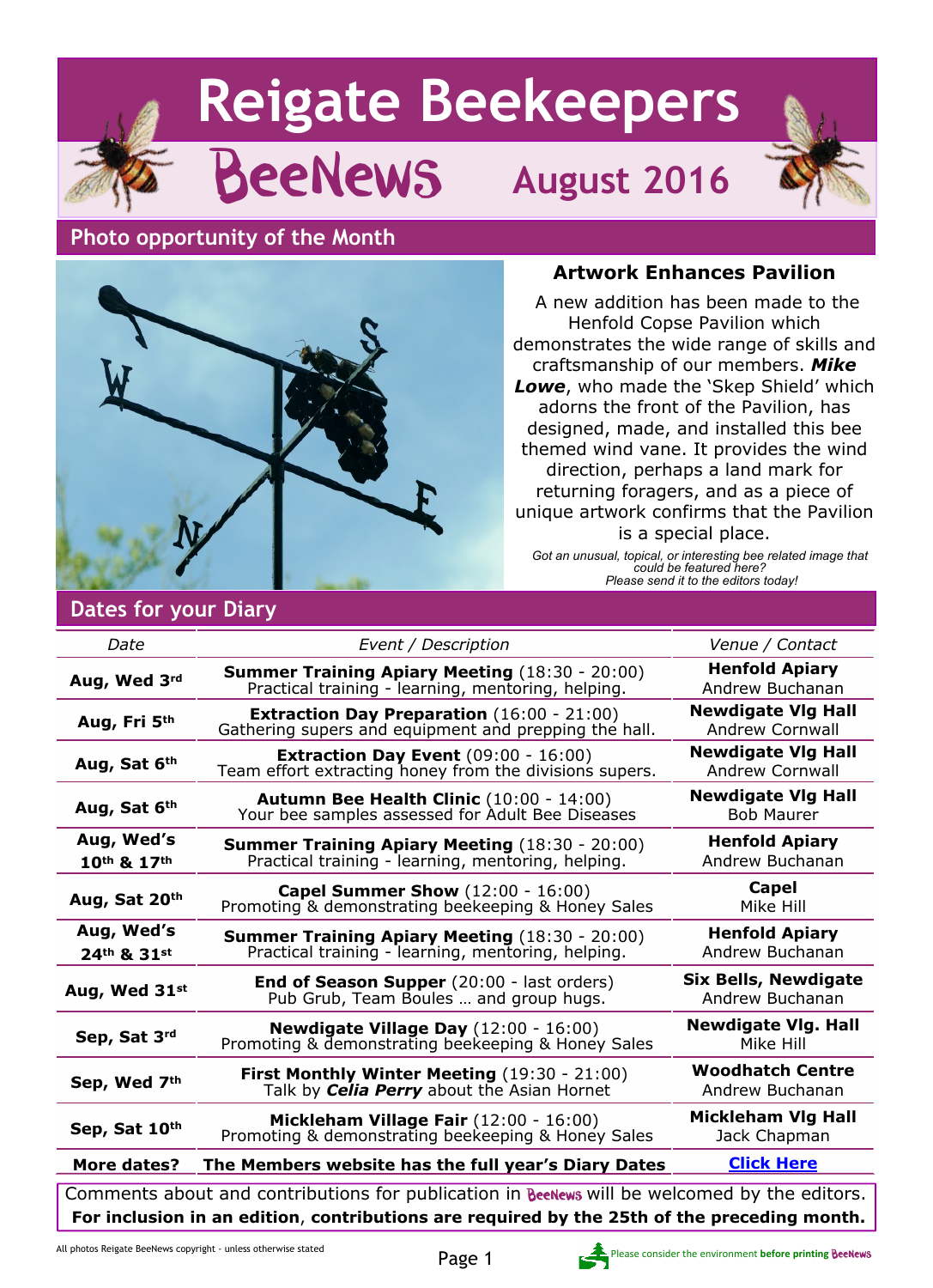### **Beeing in Touch with Nature**

Before you took up beekeeping, was your principle interest in the weather simply about deciding what to wear or in choosing between sun hat and brolly when venturing out ?

If so, it is very likely that you are either now, or becoming, very aware of how even the most subtle changes in, or combinations of weather conditions can have significant effects upon your bees. Not just their performance in brood rearing or filling supers, but in their general behaviour and demeanour when going about their business.

And then there is the natural progression to becoming ever more aware of the seasonal changes in sources of nectar and pollen, and the impact that weather plays on its supply. This months **Horticultural News** articles attempt to reveal the relationship our bees have with flowers and where they should be found foraging during August. The **Q&A** section also provides an insight into how they find the flowers.

The month of July certainly transformed what was looking to be a disappointing year, into a more than respectable one in terms of honey harvests. If that is, your colonies were in conditions able to benefit from the sudden, late and seemingly prolific nectar flows. Take the opportunity this month to help the Division harvest its honey crop and experience the various techniques and equipment used. See the **Noticeboard** for more information about the Extraction Day.

And if your any of your colonies have appeared to be a little laid back in their efforts, could they be ailing ? See the **Events News** for info about testing for Nosema at the Bee Health Clinic.

### *Richard & Graham*

| <b>Section</b>                 | <b>Features</b>                                           |           |
|--------------------------------|-----------------------------------------------------------|-----------|
| <b>Photo Opportunity</b>       | <b>Artwork Enhances Pavilion</b>                          | 1         |
| Dates for your Diary           | 3rd August - 10th September 2016                          |           |
| <b>Editorial</b>               | Beeing in Touch with Nature                               |           |
|                                | Chairman's Chat -  End of Season Approaches               | 3         |
| <b>Members News</b>            | Honey Pop-up-Shop Seeks Your Support                      | 3         |
|                                | South of England Show Report                              | 4         |
|                                | End of Season Supper & Boule Bash                         | 5         |
| <b>Events News</b>             | RBK Honey Show / National Honey Show                      | 5         |
|                                | RBK Summer BBQ Report / Adult Bee Disease Clinic          | 6         |
| <b>Apiary News</b>             | Henfold Winter Team Recruiting                            | 6         |
| <b>Notice Board</b>            | Events, Courses, and other Beekeeping Activities          | 7         |
| <b>Education News</b>          | Basic Results (So Far) / BBKA Microscopy Certificate Exam | 8         |
| <b>Equipment News</b>          | Jars, Lids & Varroa Treatments + Extractor Hire           | 8         |
|                                | How and What Do Bees See?                                 | $9 - 10$  |
| <b>Questions &amp; Answers</b> | How Do Bees Learn?                                        | 10        |
|                                | Bees & Flowering Plants - An Intimate Relationship        | $11 - 12$ |
| <b>Horticultural News</b>      | Forage for August                                         | 12        |

**BeeNews Contents** 

Our website is updated much more regularly than this monthly edition of BeeNews, so click on [Members Website](http://rbkbblog.com) for lots more information and, all the latest news and activity updates.

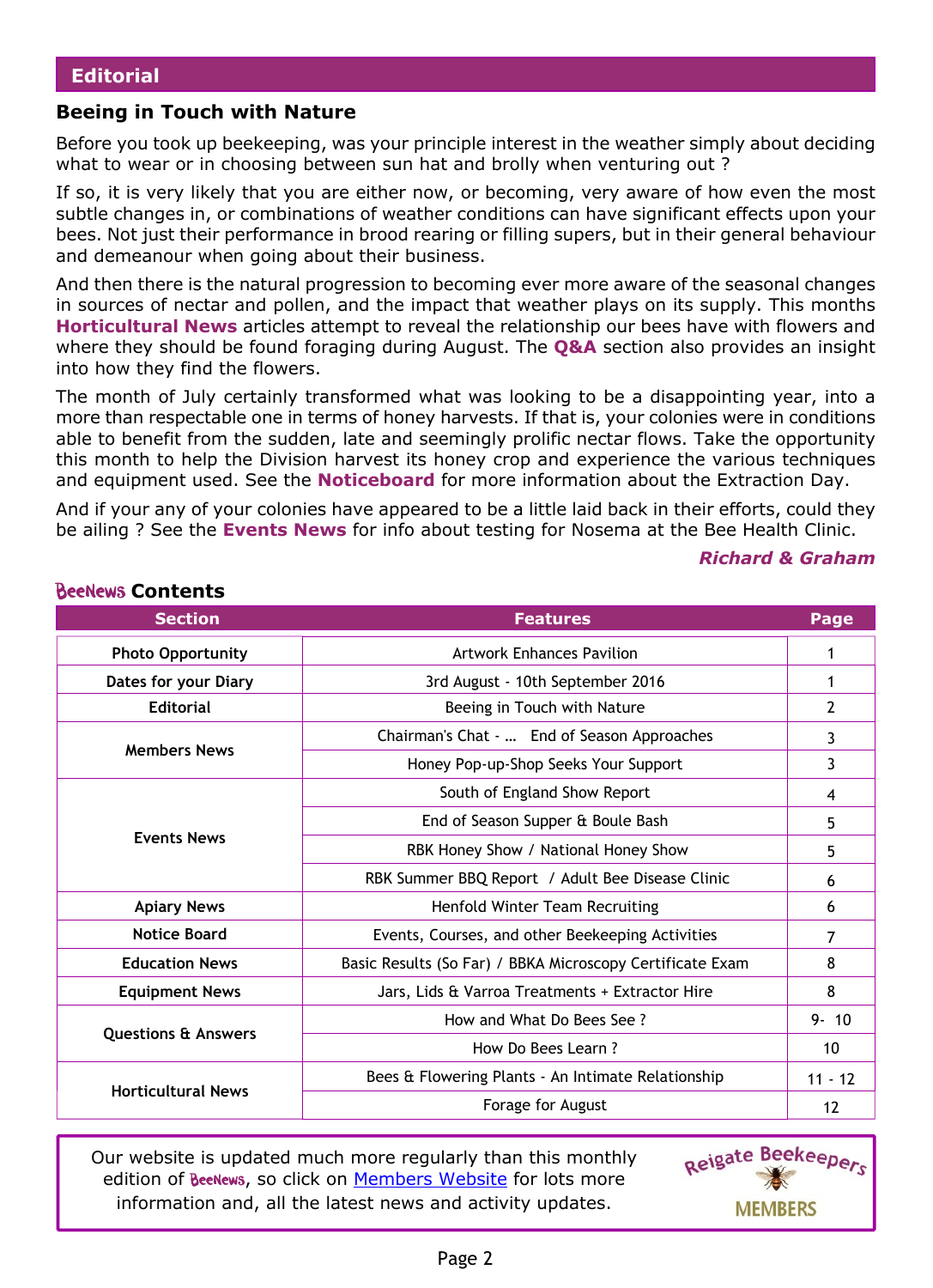### **End of Season Approaches by** *Andrew Buchanan*

# Chairman's Chat

The saying goes that "everything comes to they who wait" and we have waited a long time for the sun this year ! However, our patience has been rewarded and the Summer has arrived at last. My bees have been working hard to bolster their stores of honey and I have taken full advantage with some sunbathing in my garden!

July has been on the quiet side regarding activities, but those that have taken place (Village Shows and the BBKA Basic Assessments) were very successful and enjoyed by all who were involved.

Henfold Copse is looking very good right now especially as *Roy Cottington* has spent many hours tidying up the brambles and grass mowing.

August is the time when thoughts move towards that sticky annual pastime of Honey Extraction. *Andrew Cornwall,* who is very kindly organising and running the extraction of RBKA's honey, will welcome any volunteers to help him on Friday 5th August to collect supers from all our apiaries, and on Saturday 6th August at Newdigate Village Hall to do the extracting. For further details please email Andrew directly by using this [LINK](https://rbkbblog.com/contact-andrew-cornwall-education-coordinator-committee-member/).

And do make use of the Bee Health Clinic that will also be being run by *Bob Maurer* in the Village Hall on Saturday, 6th August.

For the honey from your own bees, don't delay making your order for Honey Jars through our Quartermaster *Phil Elwell*.

Contact 01306 711831 or 07802 632324 or [phil.elwell@outlook.com](mailto:phil.elwell@outlook.com)

Following honey extraction, it is a good time to investigate in detail the amount of varroa infestation in your colonies and to decide on a plan to control the pest.

Our 'End of Season Supper' is planned for 31st August at the Six Bells pub in Newdigate after the training session. The modest charge of £10 excludes drinks but does include a buffet supper and weather permitting, a round robin of Boules for teams of four.

Please enter your name on the poster in the Pavilion at Henfold Copse or contact me for further information.

Now I'm hoping for even more of this sunny weather !!!!

*Andrew Buchanan*

01306 712773 07879 552582 [andrewb38@btinternet.com](mailto:andrewb38@btinternet.com)

### **Pop-up-Shop Initiative Seeks Your Support**



about proposals to re-establish a regular Pop-up-Shop outlet facility operated under the umbrella of

Reigate Beekeepers, has provided some responses.

However, in undertaking to organise this initiative *Alan Berridge* really does need a few more members to let him know whether this proposal would be of value to them.

It would be Alan's intention to run at least one or two Pop-up-Shop trials later this year, with whatever stocks from members and the division were available at the time and with the aim of providing a diversity of choice for the public.

Last months request for your views No need to answer yes to all, but ...

- 1. Would you be interested in selling your excess honey at the end of this season through this facility ?
- 2. Would you like to take part in developing this initiative as it is being established ?
- 3. Would you be prepared to man a popup-shop sales outlet in your locality from time to time ?

Your responses to these three questions would be welcome to establish this project's viability.

### **Please respond directly to Alan …**

In person: during a club night at Henfold By email: [alan.berridge1@btinternet.com](mailto:alan.berridge1@btinternet.com)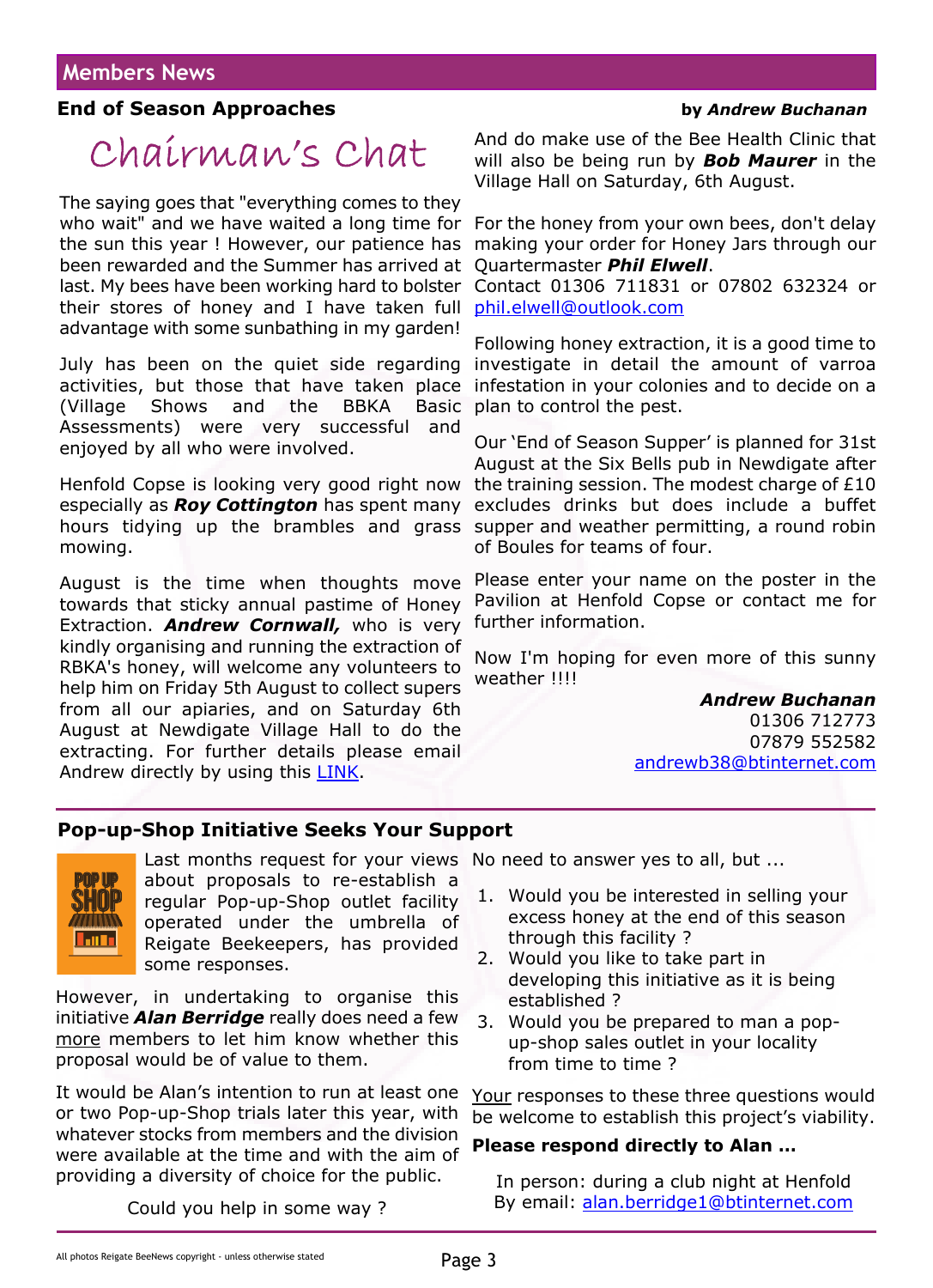### **Events News**

### **South of England Show Report by** *Richard Bradfield*

### The Bees & Honey Show at the South of England Agricultural Show at Ardingly, is an annual event organised and run by a volunteer committee drawn from a number of southeast England Beekeeping Associations and Divisions. For many years, significant players in that team have been Reigate members *Eddie & Marion Webster* and *Pauline* and the late *Robin Sparkes*. Earlier this year Pauline & Eddie managed to persuade *Maggie Minter* and *Richard Bradfield* to become full members of the committee, along with ex-Reigate and now Croydon member, Bob Barnes; to help fill roles vacated by others who had stood down from the committee.

Due to uncertainties prior to the co-option of A full list of placings in the Honey Show Classes the 'newbies' about whether the Honey & Bees is provided on the Members Website, but there event could even take place this year, planning were some notable victories for Reigate for and publicity about the Show and Displays Members to also include here ! was a little late in starting.



But it all came to together for the three days, of 9th -11th June. With reasonably full show benches, a well stocked

sales stall, trade stands, information displays, two observation hives, frame making and hourly live beekeeping inspection demonstrations … all providing plenty of interest.



During the three days, over eighty beekeepers served as Stewards in the marquee; helping on



the stalls, stands and with the demonstrations. Amongst them were Reigate members *Mollie Bonnard*, *Alison Payne*, *Maggie Bourne* and *Janet Jones*.

Also busying themselves were Roger Paterson (Live Bee Demo's), Norman Carrick (Frame Making) and Diane Roberts - BBKA Press Officer (doing a turn by an Observation Hive)



The marquee proved to be a very popular attraction throughout the three days. And the frequent demonstrations were particularly well attended; always with members of the public eager to be kitted up in a bee suit, wellies and gloves for a close-up and personal hands-on experience, under the careful guidance of the demonstrators.



For one newbie committee member, an unexpected consequence of taking on the role of Information Officer was to be volunteered to do

a live interview with Redhill Radio. Whoever said beekeeping was a gentle leisure pursuit ?

### **D H Wilkins Perpetual Challenge Cup**

to *Maggie Minter* & *Celia Perry* for their winning joint entry in Class 1 - Bounty from the Hive.

### **South of England Honey Perpetual Challenge Cup**

to *Maggie Minter* for most points in the Honey Classes.

Class placings for Reigate member entrants:

Class 1 Bounty of the Hive 1st *Maggie Minter* & *Celia Perry* 2nd Jenny & *Pauline Sparkes*

Class 3 Two 1 lb Jars, Medium Honey 1st *Maggie Minter*

Class 10 Photograph related to Beekeeping 1st *Bob Maurer* 2nd *Richard Bradfield*

Class 11 Cake of Beeswax 1st *Bob Maurer*

Class 12 Novice: One 1 lb Jar of any Honey 1st *Maggie Minter*

Class 13 One Bottle of Dry Mead 1st *Maggie Minter*

Class 14 One Bottle of Sweet Mead 1st *Maggie Minter*

Class 17 One Pair of Beeswax Candles 1st *Maggie Minter*

Class 22 Three Pieces of Beeswax 1st *Bob Maurer*

Class 23 Honey Biscuits 1st *Ray Turner* 2nd *Liz Diprose*

Thanks to *Pauline* for the inspiration and encouragement to organisers and participants alike to keep the show going - as Robin would have wished.

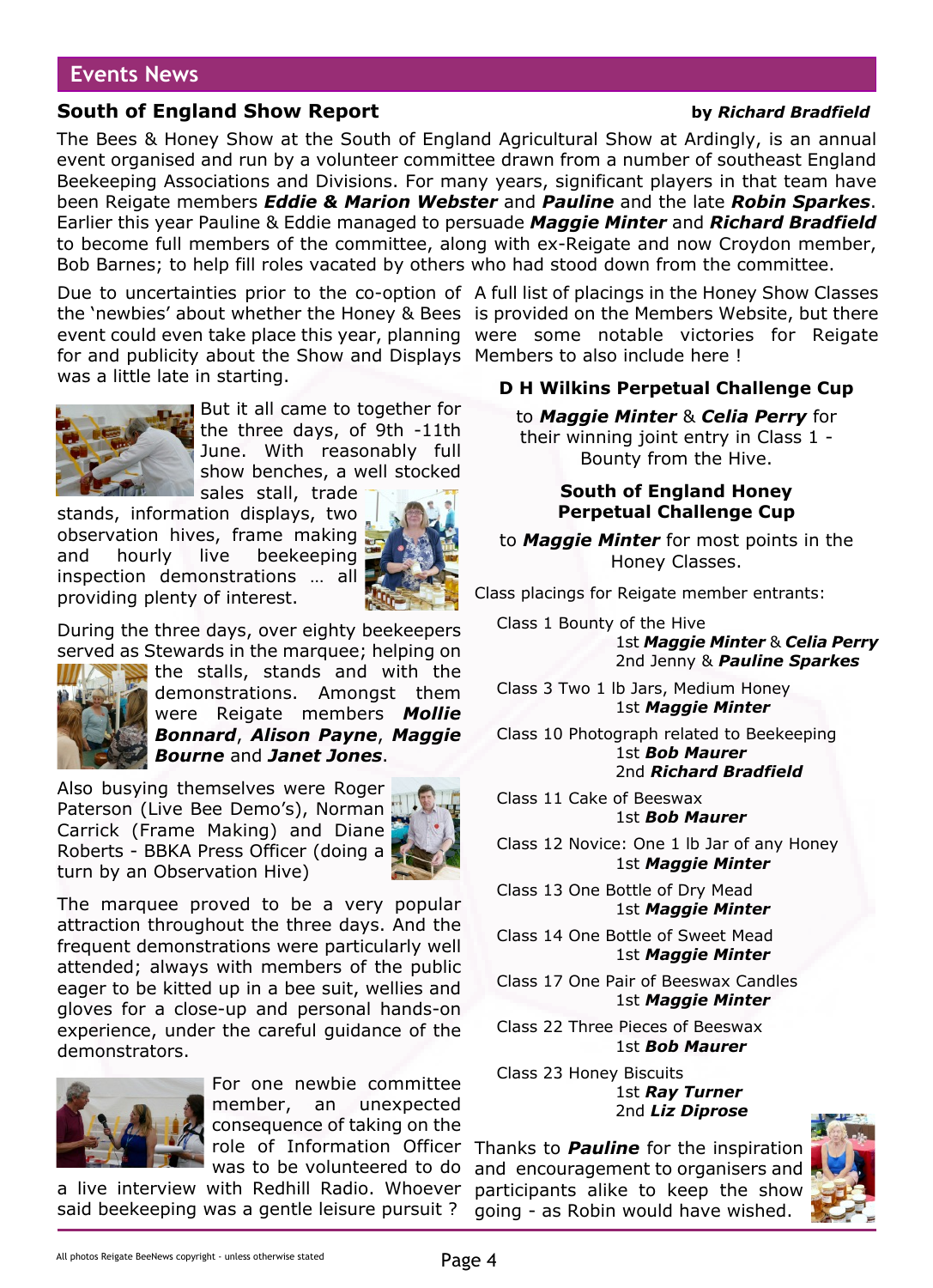# **End of Season Supper & Boule Bash**

Our last regular evening summer meeting at You will also need to cross Andrew's palm with Henfold Copse for this season will be on …

### **Wednesday the 31st August**.

After that meeting, to mark the occasion an 'End of Season Supper' of a buffet meal will be awaiting us at …



### **The Six Bells in Newdigate from 8 pm.**

This year, subject to weather, the sporting diversion from beekeeping will be team participation in a Boules competition.

To book a buffet meal and your place on a Boules team, enter your your name(s) on the End of Season poster displayed at Henfold or contact *Andrew Buchanan* direct by email or phone. (See Chairman's Chat).

### **Reigate Beekeepers Honey Show**

Our Show is on **Saturday 9th October.**

The **2016 Honey Show Schedule** with full details of classes, rules, recipes and entry instructions has been finalised by Show Secretary *Celia Perry*. It is circulated with the email notification of this **Beenews** edition and can also be [downloaded](https://rbkbblog.files.wordpress.com/2016/07/honey-show-schedule-2016-v8.pdf) from the Members website.

To register your Show Class entries, use the simple on-line system via our website … or:

### <http://tinyurl.com/ReigateHoneyShow2016>

This year, the Microscopy class (22) sets the challenge to prepare and provide a slide with the subject: 'Honey Bee Anatomy'. But you will need to get a waggle on. The entry closing date for this class is the 27th of this month (August).

An entirely new Class this year (23) is 'A Skep of any size made by the exhibitor'. So let's at least be seeing all the finished articles from the June Skep Making workshop being entered.

For the children, Class 24 is looking for creativity in making a model of a Queen Bee …

… and the Queen Bee just happens to be an overall theme for this years public show. Displays, information and stalls are being masterminded by our other Show Secretary *Maggie Minter* who will be looking for volunteers to help produce another excellent show this year.

See the website posts for more information.

£10 before the day to cover the cost of each meal booked (drinks not included).

Want to know what Boules (or Pentanque) is about, and how it at least should be played ?

[Click here for some basic rules.](http://rbkbblog.files.wordpress.com/2016/07/brief-rules-boulrule.pdf)



There is of course no guarantee that these will bear any resemblance to the rules we actually either attempt to follow, or end up using, during the evening !

Book soon to avoid disappointment.

### **The National Honey Show**

Another opportunity to enter into County, National and even International Honey Show competition.

The NHS runs from **Thursday 27th to Saturday 29th October** and also provides a broad spectrum of excellent lectures and workshops.

The Trade Hall (with free entry) also has many of the major equipment suppliers represented, providing an excellent opportunity to start to get ready for the 2017 season.

This year the show is setting up in an entirely new venue … Sandown Park Racecourse, Esher and promises to be bigger and better than ever.

The NHS Competition Schedule is due to be published during August and also has a new class for 2016: 'Skep'.

So in addition to entering all your RBKA entries of Honey etc. into the National … those skeps can have a second airing in the same month.

There are also opportunities to help directly as a Steward during the event.

The latest **NHS Newsletter** (published in June) provides more information, and the NHS website [www.honeyshow.co.uk](http://honeyshow.co.uk) will be the place to go during August for the show schedule and entry forms as well as for the full lecture program and booking details.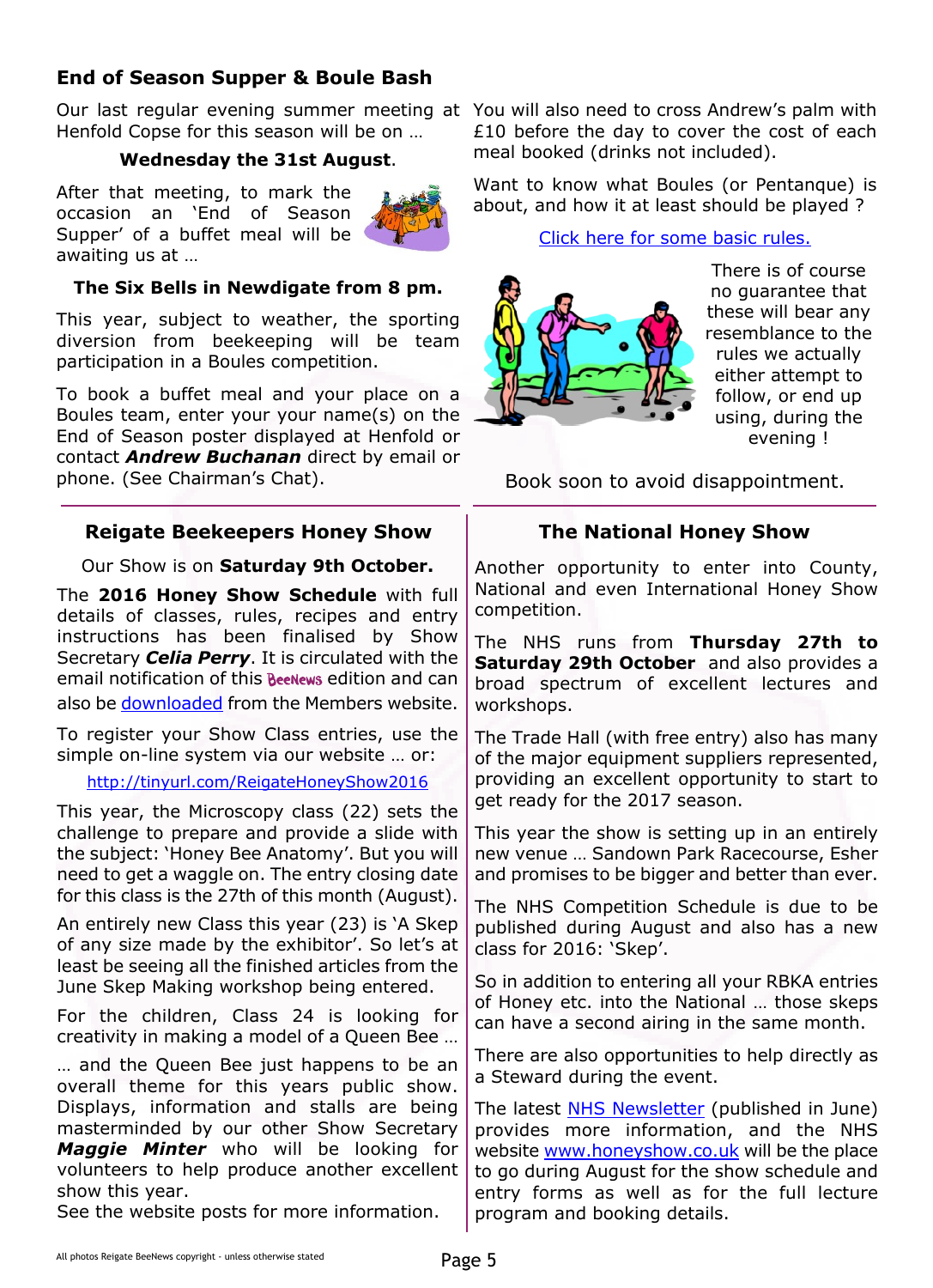### **Summer BBQ Party Report**

A very pleasant time was enjoyed by a good But perhaps the two most significant elements number of members, partners, family … and of the evening had to be the tranquillity of the pets down at Henfold Copse during the evening copse itself and the jolly good company we all of 30th July at the Summer BBQ event.

An array of BBQ's were fuelled up, fired up and Thanks are due to *Andrew Buchanan* for smokin' well by 7 pm. They provided ample organising it … and us. room for everyone to be cooking their burgers, bangers, steaks or chops, either to their personal taste, or their ability !

An assortment of prepared salad dishes that had been brought to share were served from within the pavilion, as also was a dangerously delectable range of deserts.

All of which was washed down by beverages of choice, with tea and coffee also being readily to hand from the pavilion kitchen.

### **Adult Bee Disease Clinic - Saturday 6th August**

This will be in operation at Newdigate Village **Volunteers will be welcome and needed** Hall, alongside the Extraction Day team.

*Bob Maurer's* team of sample preparers (bee grinders) and microscopists will be on hand to examine sets of samples of bees from your own hives, as well as from all of the Divisions hives, for Nosema sp.

Time permitting, testing for acarine may also be undertaken, so members can see how it is done.

[Click here](https://rbkbblog.com/2015/07/01/bee-sampling-techniques/) for advice about how to take samples of your bees.

The testing charge is £1 per colony for the first five colonies and 50p per colony after that.

## **Apiary News**

### **Henfold Winter Team Recruiting Theory of the Union School Assumes Ford** by Simon and Karen Ford

We are seeking volunteers willing to be put on We will be meeting on Saturday or Sunday the Winter Team mailing list. The Winter Team mornings, depending on your availability and will meet at Henfold every few weeks at the weather. weekends during the winter months.

Come and see what happens in the apiary in the Winter and maybe get some useful tips on managing your own hives through to the Spring.

Hive hefting, woodpecker protection, mouse guards, feeding and varroa treatments were some of the essential tasks that previous years Henfold Winter Teams deployed to bring the hives through the Winter ready for a Summer of educational beekeeping.

found ourselves in.



# **on the day to prepare samples for testing.**

Get your samples to the clinic by …

- 1. Delivering them directly to the clinic in Newdigate Village Hall on the day, 5th August from 10 am (until 2 pm).
- 2. Bringing them to the Henfold Copse meeting on Wednesday 3rd August.
- 3. Supplying them to a willing member who will be delivering their own samples somehow.

If you are able to assist, and learn, please advise Bob either at a Henfold meeting, or mob: 07740 707500 email: [bob@maurer.uk.com](mailto:bob@maurer.uk.com)

Don't worry - there is no obligation. All we want is your email address so that we can tell you when we are next meeting and you can then decide if you want to come along.

You can email us about any of the above activities, or about any other Henfold Apiary matter using the following address:

[hamt3612@gmail.com](mailto:hamt3612@gmail.com)

 *Karen and Simon,* Henfold Apiary Managers.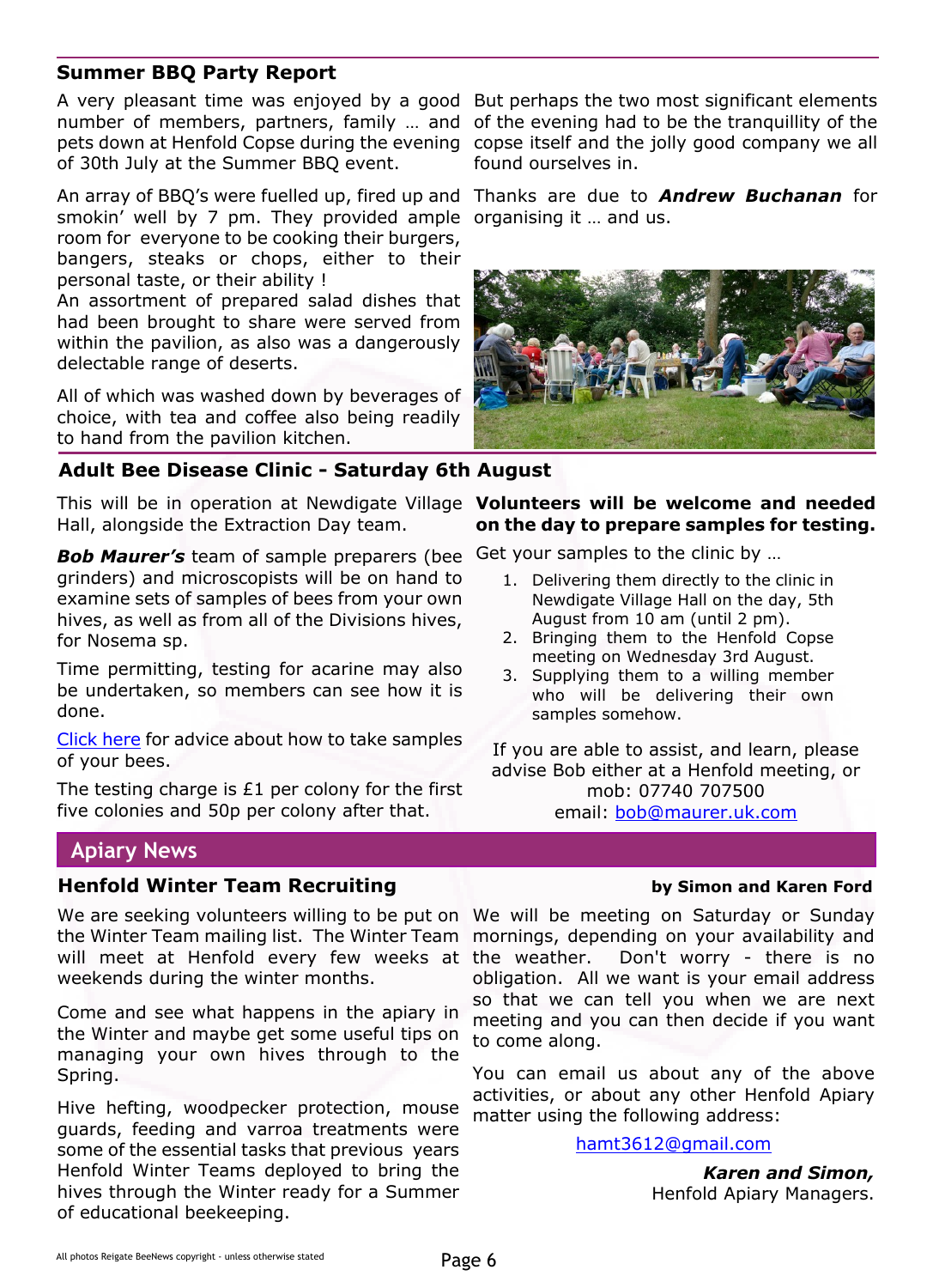

# **2016/17 Winter Programme of Talks**

A range of talks and presentations have been arranged for this coming Winter's Meetings at the Woodhatch Centre.

Held on the 1st Wednesday of the month (except for November when it's the 2nd Wednesday), doors open at 7pm and all meetings commence at 7:30pm, concluding by approximately 9pm with tea, coffee, biscuits.

| September 7th       | <b>Celia Perry</b>                                   | - The Asian Hornet                               |
|---------------------|------------------------------------------------------|--------------------------------------------------|
| <b>October 5th</b>  | <b>Pam Hunter</b>                                    | <b>Pheromones</b><br>$\sim 10^{-1}$              |
| <b>November 9th</b> | <b>AGM and Awarding of Trophies and Certificates</b> |                                                  |
| <b>December 7th</b> | <b>Geoff Blay</b>                                    | - Henfold Honey                                  |
| January 4th         | <b>Celia Rudland</b>                                 | <b>Communication in Honey Bees</b><br>$\sim$ $-$ |
| <b>February 1st</b> | <b>Adam Leitch</b>                                   | <b>Bee Anatomy</b>                               |
| March<br>1st        | <b>Fun Event</b>                                     | Details to be Finalised<br>$\sim$ 10 $\pm$       |
|                     |                                                      |                                                  |

**Woodhatch Community Centre, Whitebeam Drive, Woodhatch, Reigate, Surrey, RH2 7LS**

### **Extraction Day 2016**



Extraction of honey from the club's supers is planned to be undertaken during **Saturday 6th August** in Newdigate Village Hall.

Members are needed to help during the preceding Friday afternoon/evening (5th) with 'set-up tasks' that include:

- Remove supers at Henfold.
- Deliver supers and equipment from Henfold and our other apiaries to the hall.
- Prepare and set-up equipment in the hall.

During the Saturday, experienced hands are needed to run each work station in the hall and lots of help with numerous other tasks.

### **We also encourage new members to come along and learn how to extract honey.**

All offers of help and participate to *Andrew Cornwall* please.

Either [send an email message](http://rbkbblog.com/contact-andrew-cornwall-education-coordinator-committee-member/) or add your name and contact details to an 'Extraction Event' booking sheet at Henfold.

### **Surrey Training Day**

**The Practical Side of Beekeeping Saturday 3rd September 2016**

Demonstrations of some of the common beekeeping manipulations by **Bob Smith** and **Phil Shepherd**.

*Including ……………*

- Artificial swarm control (Pagden). This is the basis of all swarm control techniques and once mastered can be adapted to suit personal preferences.
- Uniting two colonies. Following an artificial swarm it is often necessary
- to unit the two colonies back into the original hive. ● How to introduce a new queen into a queen-less colony.
- *Lunch break a light lunch will be provided*
- Shook Swarm. A great technique for replacing old comb, disease control and for swarm prevention.
- Bailey Comb Change. A gentler alternative to the Shook swarm.
- Fun Quiz (with mystery prize) followed by Q&A.

The first part of each slot will be spent explaining why and when the technique is appropriate and the second half on the 'practical' demonstrations. Many Beekeepers are overwhelmed with conflicting advice. Our aim is not to discuss all the different options available, but to offer simple solutions that members can take home and use next season. We will email out some simple notes (step by step guide) for each topic following the session.

All the equipment required will be on show.

To book your place, please see below.

£15 for Surrey members, £20 non-Surrey - under 18 free

- Venue Ashley Primary School, Ashley Road, Walton-on-Thames. KT12 1HX.
- *●* Time 10am doors open 10.30am start. Close 4pm
- Bookings contact Sandra Rickwood at [rickwoodsbka@gmail.com](mailto:rickwoodsbka@gmail.com) or telephone 01932 244326.

**Surrey Beekeepers' Association Founded 1879 Charity Registration Number 1026386**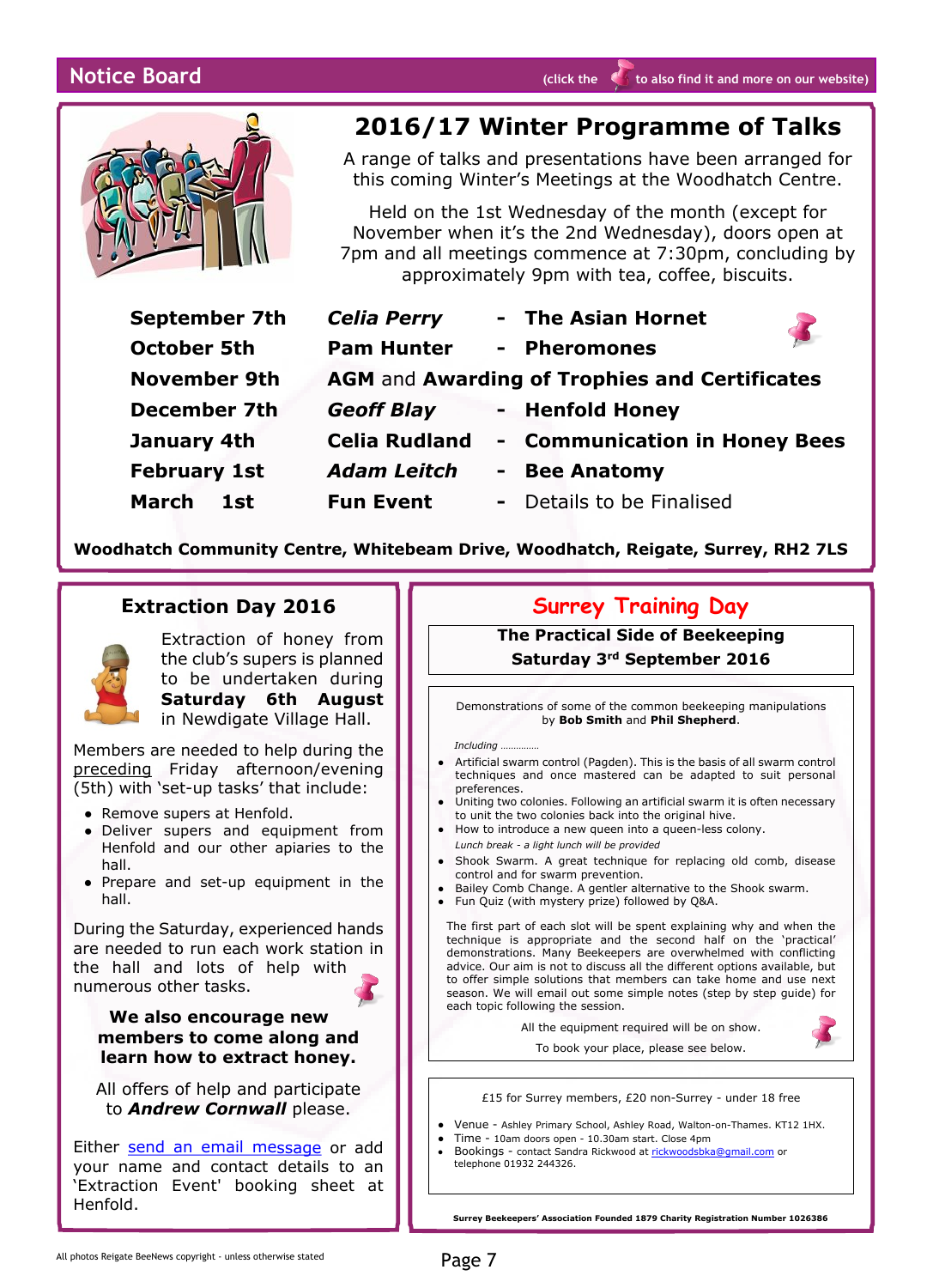### **Education News**

### **Basic Assessment - Results (so far)**

Congratulations to those who took their BBKA Basic Assessments during July, and for whom results have been confirmed by the BBKA.

(A mark of 50% or more is a Pass and 75% or more is a Pass with Credit)

| <b>Andrew Carne</b>       | <b>Pass</b> |
|---------------------------|-------------|
| <b>Jennifer MacDonald</b> | <b>Pass</b> |
| Jim Tadd                  | <b>Pass</b> |
|                           |             |

| <b>Richard Bradfield</b> | <b>Pass with Credit</b> |
|--------------------------|-------------------------|
| <b>Fiona Scott</b>       | <b>Pass with Credit</b> |
| <b>Peter Scroggs</b>     | <b>Pass with Credit</b> |
| <b>Sophie Turner</b>     | <b>Pass with Credit</b> |
|                          |                         |

Jennifer adds her achievement this year to the Junior Assessment earned last year.

There is one remaining result awaited from the BBKA.

### **BBKA Microscopy Certificate Exam**

The last day of August is the closing date for registering to take the BBKA Microscopy Certificate Exam this year on or around the 19/20th November.

Completed entry forms need to be with *Celia Perry* by the **24th August 2016** please.

Fees need to also be either paid by cheque supplied with the entry form, or have been paid direct to BBKA and a receipt number quoted on the entry form.

*P.S.*

*Budding Microscopists … note that the deadline for Honey Show entries into Class 22 (One microscope slide 3" x 1" prepared by the exhibitor subject honey bee anatomy) is the 27th August.*

# **Equipment News**

### **Jars, Lids & Varroa Treatments + Extractor Hire**

Your supers have hopefully been filling up with To take advantage of this service, please either honey, and winter treatments and feeding of your colonies should be being planned.

So … do not hesitate to place orders with our Quartermaster, *Phil Elwell* as soon as possible for:

- Honey Jars
- Lids
- Booking the Hire of one of our Extractors
- Varroa Control Treatments, eg: □ Apiguard
	- □ Oxalic Crystals
	- $\Box$  Acetic acid
- Fondant
- Pollen Substitute

Orders placed via RBKA, delivered to Henfold in bulk for collection from Henfold by yourself avoids any shipping charges … a BIG factor when buying glass jars.

ALSO, don't forget to be planning what jars and lids you need for entering your honey into our Honey Show in October AND the National Honey Show in November.

A full list of items able to be ordered can be found on the Members website [here](https://rbkbblog.com/2016/03/01/equipment-productprice-list/#more-15817)**.**

- collect an order form from Henfold Copse apiary on a Wednesday evening
- download a form from the web site [click here](https://rbkbblog.files.wordpress.com/2016/03/rbka-equipment-order-form1.pdf)
- or use the online form [here.](http://wp.me/P2VGpI-5c0)

Completed order forms need to be returned or submitted with full payment to *Phil* by no later than Wednesday 10th August.

Orders received after this date or without payment will not be processed.

All orders will be delivered to Henfold and will be available for collection from the apiary by Wednesday 24th/31st August.

### Honey Extractors

The Division has four extractors - (two 9 frame electric, one 9 frame manual and one 2 frame manual). They are available for weekly hire at a cost of £10.

Contact Phil to book on a first come first served basis -

| Tel:   | 01306 711831            |
|--------|-------------------------|
| Mob:   | 07802 632324            |
| Email: | phil.elwell@outlook.com |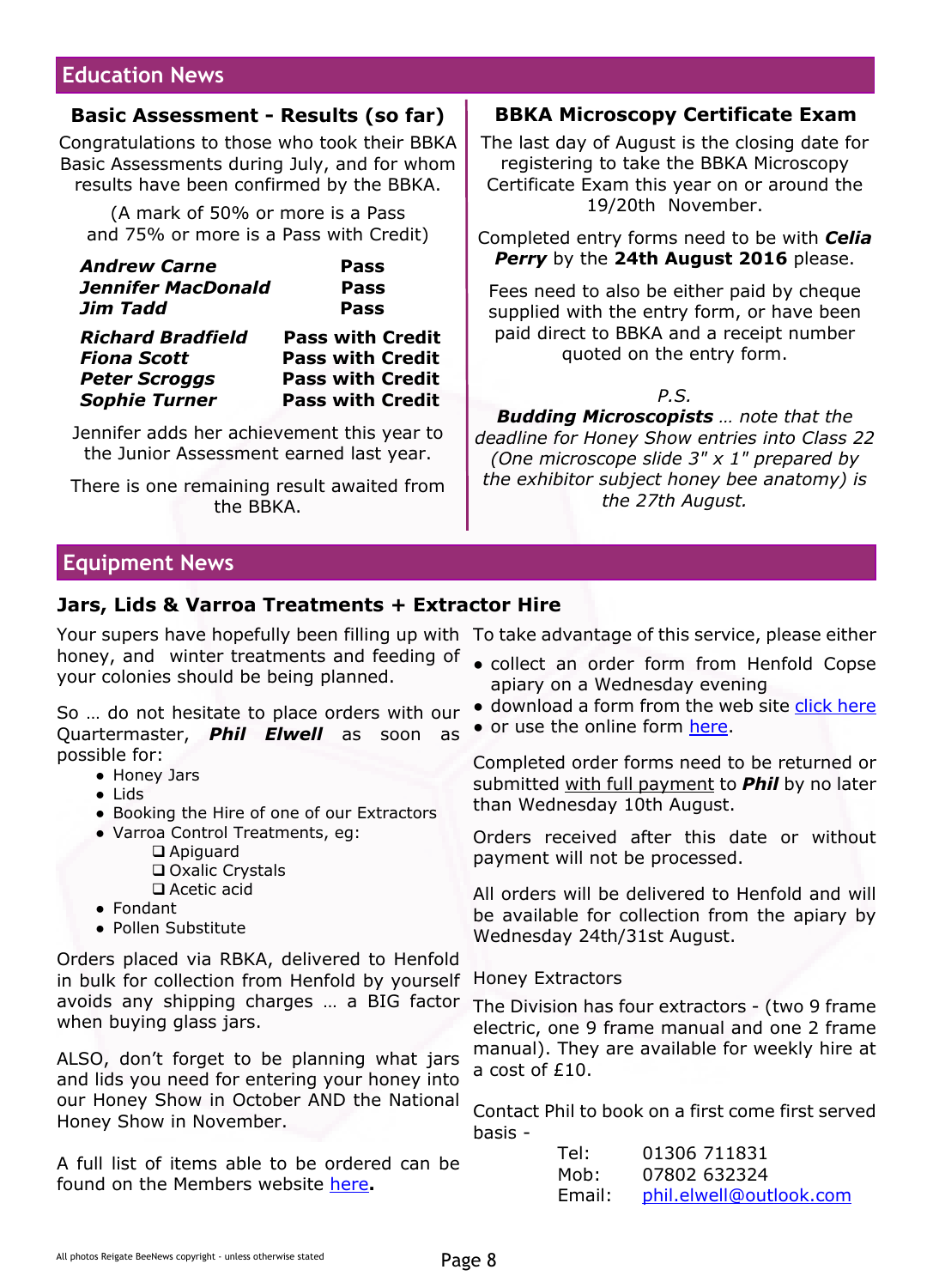### **Questions & Answers**

### **Question - How Do Bees See and What Do They See ?**

The honey bee has two compound eyes and **Simple Eyes** three simple eyes. They need all of them to achieve their tasks. And they see images very differently to humans.

### **Compound Eyes**

Like most other insects, the honey bee has compound eyes. Their compound eye is not called that because it is complex (although it is). It is 'compound' because it is comprised of many single eye units synthesized to make one composite eye. (The word 'compound' comes from the Latin word 'componere', which means 'to put together'.)

The hundreds of single eyes (called ommatidia) are arranged next to each other, each with its own lens and each looking in a different direction. This does not mean that the bee sees lots of little pictures, because each ommatidium sees only one intensity, contributing a 'pixel' to the overall image perceived by the compound eye, just like a single photoreceptor in the retina of our own eye.



In the picture above, each round hump is a separate eye unit (photoreceptor cell). Each unit sends its view of the image to the brain of the bee. The brain combines all the images of different to that of our own, as indicated by the thousands of eye units, and forms a detailed chart below. picture of its subject.

Notice the hair strands between each of the plates of the eye. These hairs aid in determining wind direction and flight speed of the bee.

But there are differences between the bee's view of the world and ours. The bee has a lot fewer ommatidia than we have photoreceptors, and they are not evenly spaced.

Another aspect of the honey bee's eye compared to the compound eyes of other insects is the ability of the bee to see colour.

The honey bee also has three simple eyes called 'ocelli', which comes from the Latin word 'ocellus' which means 'little eye'.

Calling them 'simple' does not imply that they are not complex, they are far from that. The ocelli of the honey bee is similar in design to the human eye due to its single lens.

They are used for navigation and for maintaining stability in flight.

It is interesting to note that they are laid out on top of the head in a triangle pattern. Whether this feature helps them to navigate by triangulating their position against the sun is not known.



The ocelli are light-gathering phenomenon that can see ultraviolet light. (Seeing UV light has great benefits because it penetrates cloud cover.)

### **Honey Bees' Vision Range**

The vision range of the honey bee is very



As already mentioned they are able to see UV light, but unlike us do not see the colour red.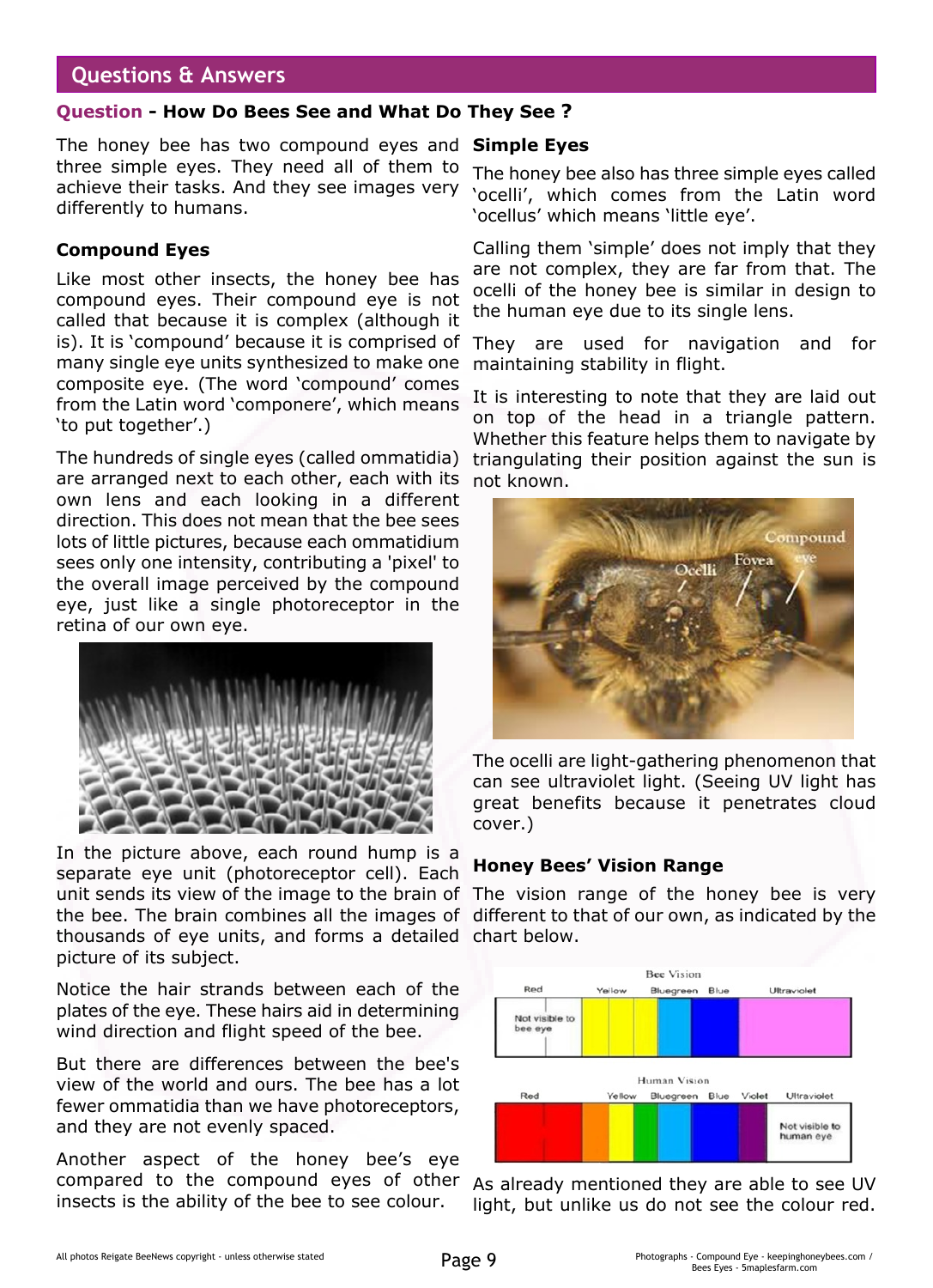This alters the images that they see compared Bees use optic flow to navigate and fly down a to how they would appear to us, as indicated by the photo simulation below.





Human's Image Bee's Image

It is believed that honey bees can see images in extreme detail when closer than 3-4 feet.

They see colours differently, and rely more on image motion than on shapes, but have sees a fast-moving object, its attention is additional vision capabilities.

Research has shown that bees estimate the speed of motion, or optic flow, of the visual world around them and use this to control their flight. Honey bees are excellent navigators and explorers and use vision extensively in these tasks, despite having a brain of only one million neurons (human brain's have 100 billion).

corridor. How a bee moves determines what features in the world it sees. This explains why bees are confused by windows - since they are transparent, they generate little optic flow as bees approach them.

(Understanding their use of optic flow and how bees avoid walls, and what information they can use to navigate, is being used by researchers and designers to greatly enhance the performance of autonomous flying robots.)

Their compound eyes are especially adept at 'locking on' to anything that is moving quickly.

Like a heat-seeking missile, when a honey bee 'caught' and an alarm goes off triggering the honey bees' colony protective instincts.

We often hear experienced beekeepers hark on about the importance of slow and careful movements in the apiary. Their two large eyes see your every move, so remember….. Slow and Careful when handling your bees!

*courtesy of various sources*

### **Question - How Do Bees Learn ?**

Inheritance plays a major role.

Where bees differ from humans - (actually, where most animals differ from humans) - is that we are capable of very little without learning, while animals are capable of quite a lot. Bees perform many activities by instincts, they are 'hard-wired' to do so. These instincts is adapted to make use of the signals developed in bees through evolution.

Bees have a complex social structure and behaviours. Their roles vary with their age (house bee, nursing bee, queen attendant, guard bee, forager - for nectar, for pollen, for water or for propolis). They make decisions as a collective (e.g. 'let's make a new queen' or 'we think we should swarm'), and know how these decisions affect their individual behaviour (e.g. 'I need to take this young egg and put it to come back to it later. Bees learn the unique in a queen cell'). And they learn by communicating with one another (e.g. 'there's which they use to find their hive and identify a source of amazing nectar flow about half a their fellow hive-mates, and to forbid foreign mile, 30 degrees left of the sun').

Many of these behaviours are not learned by a These are things bees are hard-wired to be able bee, they are encoded into the bee, the bee is to 'soft-learn', but the social behaviours are born with the knowledge.

Bees do obtain further knowledge in several ways – learning from experience (trial and error), and through communication with others.

A bee's sense organs provide the essential link to the environment for both learning and communication. The sensory world of the bee transmitted by flowers (colour, shape, and smell). They collect information through taste, touch, sound, temperature, speed, magnetism, humidity, and even carbon dioxide.

Bees learn how to find their hive when they come back from foraging. Bees transitioning into foraging bees go out on short 'orientation flights', where they scout the area of the hive to make sure they recognise it and will be able smell or pheromone composition of their hive, bees entering, when they act as guard bees.

completely set.

*courtesy of Tal Reichert*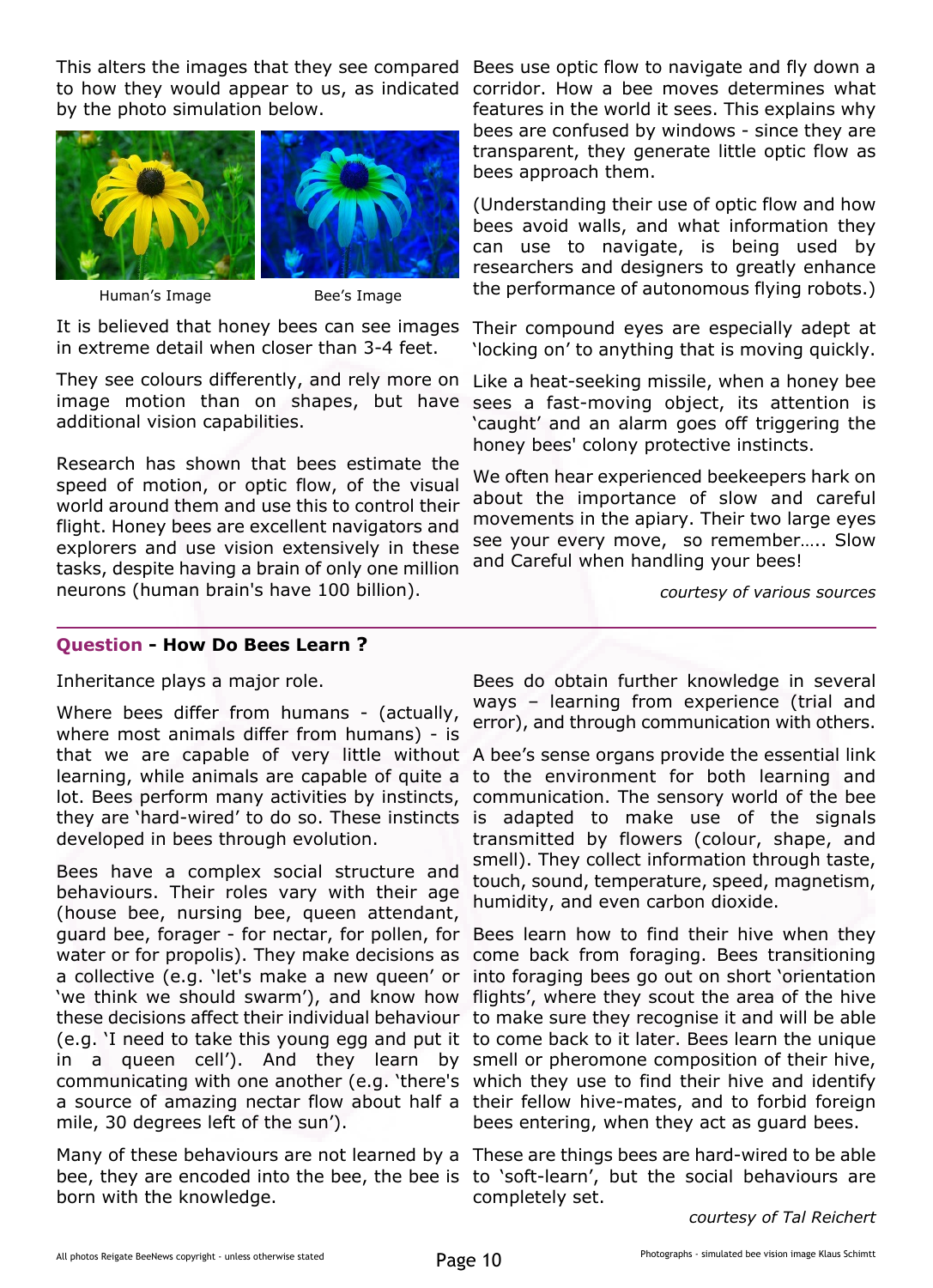### **Horticultural News**

### **Bees and Flowers - An Intimate Relationship**

*As an introduction to a new series featuring* Such a flower can produce seed, (from the *'Bee Friendly Plants' we consider* 

Flowering plants have been around for a very long time: they evolved in the Cretaceous The problem with this system is that the period, some 140 million years ago and became offspring show very little variation and the widespread about 100 million years ago.

They are a very successful and diverse group, dominant throughout the world and colonising virtually every habitat from deserts to mountain tops, arctic wastes and tropical forests, lakes and rivers, and even a few species in the oceans.

Bees appeared, in the evolutionary scheme of things, a little later than the flowering plants and, although not many fossils of bees remain, the earliest one found so far has been dated at about 100 million years old. Although it still had some wasp characteristics, it also had plumose (branched) hairs, which are specific to bees.

The earliest bees were solitary and it took some time for sociality to develop. The essential fact is that just about the time that the flowering plants began their bid for world domination, bees also were developing and this led to the formation of a very intimate relationship which persists to the present time.

### **The Role of Pollen**

The huge advantage that flowering plants, (and conifers incidentally) have over other groups of plants, was the evolution of the pollen grain as a means of transporting the male sex cells (gametes).

This structure protects the important tiny cells with a hard coat, so that they can be transported over sometimes, huge distances and hostile environments and still retain their viability. This frees the plants from dependence on moisture at some stage in their life-cycle.

At this point it is important to consider a little simple genetics. Most flowers have male and female structures. The male structures are anthers and produce pollen grains containing the male gametes, the female structures are ovaries, containing the female gametes, and stigmas which are receptive to the pollen.

relationship between bees and flowering plants. from another flower on the same plant. This is the female gametes) using its own pollen or pollen called self-pollination and is very common.

> ability of the plant to evolve, and eventually form new species to be produced is reduced. So many flowers will not accept pollen from the same plant, but need to get it from another plant of the same species and we call this cross-pollination. Here the offspring will show variation, the fitter specimens will survive and the species may gradually evolve.

### **Pollen Movement**

The plant's problem now becomes a logistical one of getting pollen from one plant to another. The early plants, and many alive today, used air currents (anemophily) to waft enormous amounts of light pollen about, in the hope that some of it would land on the right stigmas. However, using an insect visitor to transport the pollen (entomophily) works even better, with less wastage of pollen and more targeted recipients and many plants developed this method. Some flowers e.g. *Salix caprea* and *Tilia spp* employ both methods (ambophily).

Insect-pollinated flowers have to advertise themselves so they are large, brightly coloured and/or scented. Small flowers may be built into inflorescences, and occasionally other attractants may be used. Orchids of the genus *Ophrys* attract males of specific species of wasp or bee to them by their resemblance to the females of the species and their pheromonemimicking scents. Such dependence on one species is efficient but can lead to disaster if the population of the insect crashes. In general, once attracted the insect must be rewarded with food: pollen and, in some cases, nectar, a sugar rich secretion which is given in exchange for pollinating services.

### **Bees and Plants**

Bees have two great advantages over other insects regarding pollination:

1. All bees are covered with plumose hairs which trap pollen grains.